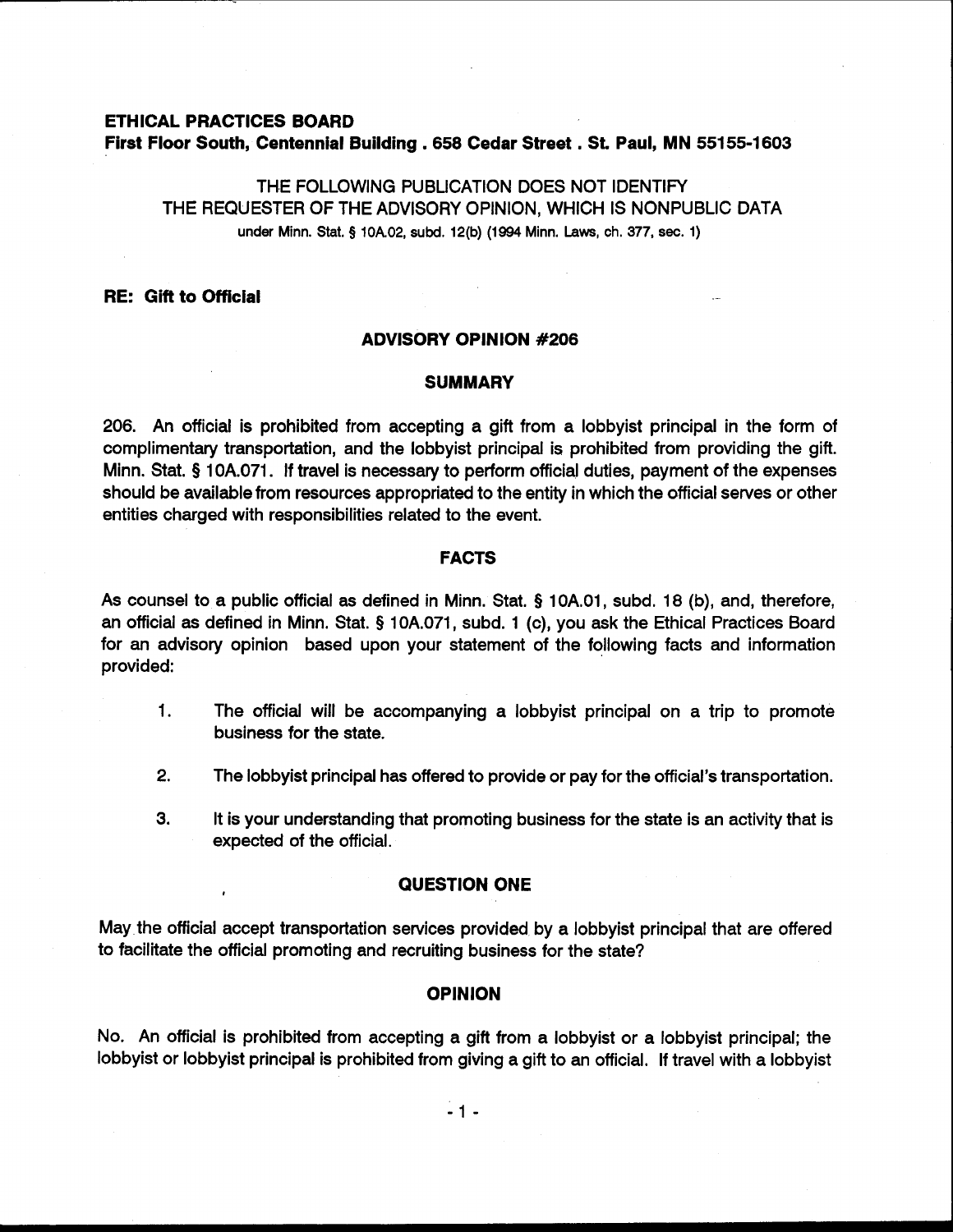principal is necessary to perform' official duties, payment of the expenses should be available from resources appropriated to the entity in which the official serves or other entities charged with responsibilities related to the event.

# **QUESTION THREE**

Can the official's spouse accept the lobbyist principal's offer of free transportation on the trip?

### **OPINION**

Gifts to spouses of officials as defined in Minn. Stat. \$ 10A.071, subd. 1 (c), from lobbyists or lobbyist principals are not addressed in Minn. Stat. Ch. 10A.

## **QUESTION FOUR**

What is the definition of "official duties" for the purposes of Minn. Stat. **9** 10A.071, subd. 3(2)?

#### **OPINION**

Minn. Stat. **5** 10A.071, subd. 3(2) does not define official duties.

**Issued:**  $3 - 1 - 95$ 

. . .

Douglas H Sillers. Ethical Practices Board

### **PERTINENT STATUTES**

Minn. Stat. § 1 OA.O1 DEFINITIONS provides:

Subd. 11. (a) "Lobbyist" means an individual:

(1) engaged for pay or other consideration, or authorized to spend money by another individual, association, political subdivision, or public higher education system, who spends more than five hours in any month or more than \$250, not including the individual's own travel expenses and membership dues, in any year, for the purpose of attempting to influence legislative action or administrative action, or the official action of a metropolitan governmental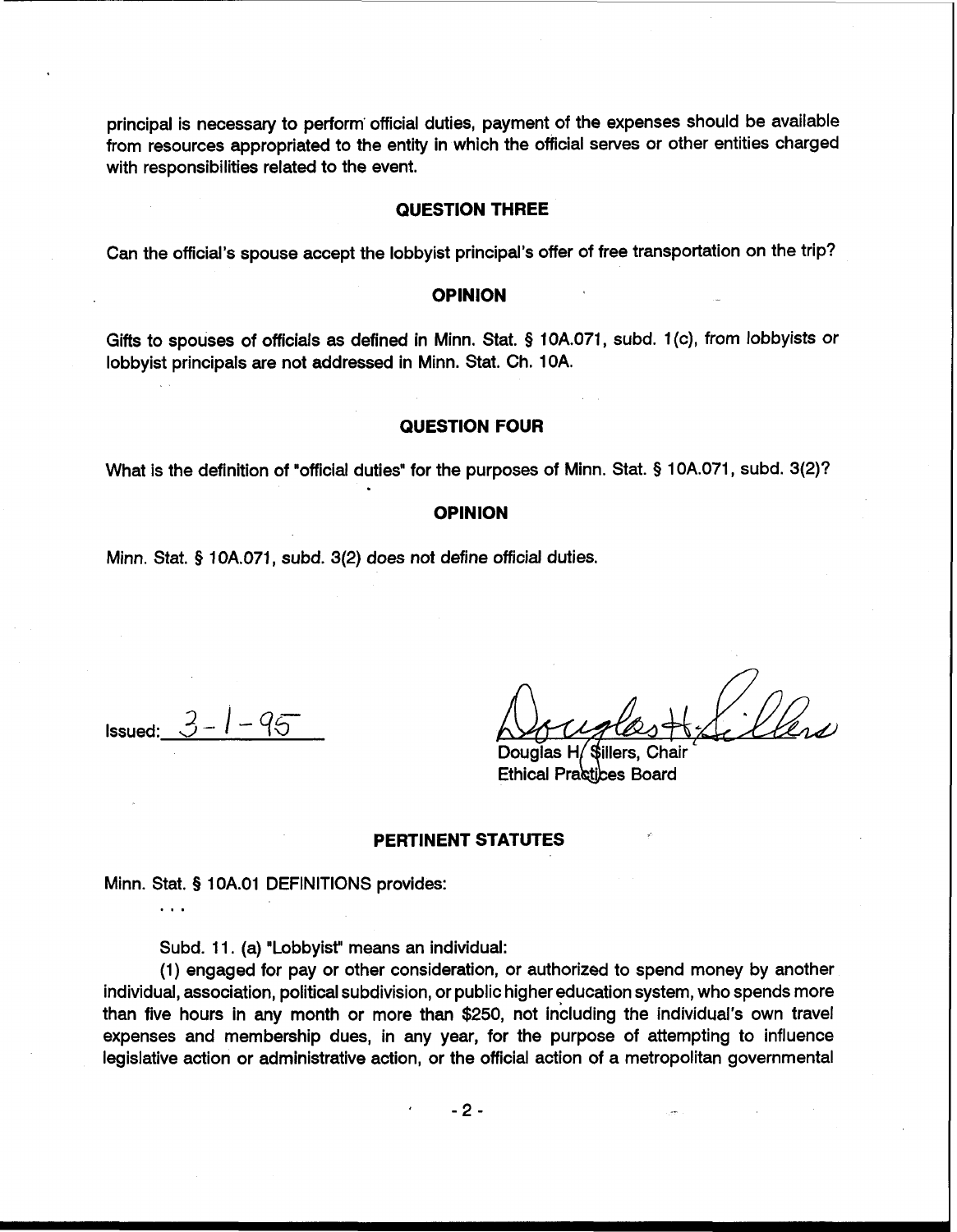unit, by communicating or urging others to communicate with public or local officials.

Subd. 18. "Public official" means any:

(a) member of the legislature;

\*. .

. . .

(b) constitutional officer in the executive branch and the officer's chief administrative deputy;

(c) member, chief administrative officer or deputy chief administrative officer of a state board or commission which has at least one of the following powers: (i) the power to adopt, amend or repeal rules, or (ii) the power to adjudicate contested cases or appeals;

(d) commissioner, deputy commissioner, or assistant commissioner of any state department as designated pursuant to section 15.01 ;

(e) individual employed in the executive branch who is authorized to adopt, amend or repeal rules or adjudicate contested cases;

(9 executive director of the state board of investment;

(g) executive director of the Indian affairs intertribal board;

(h) commissioner of the iron range resources and rehabilitation board;

(i) commissioner of mediation services;

(i) deputy of any official listed in clauses (e) to (i);

(k) judge of the workers' compensation court of appeals;

(I) administrative law judge or compensation judge in the state office of administrative hearings or referee in the department of jobs and training;

(m) solicitor general or deputy, assistant or special assistant attorney general;

(n) individual employed by the legislature as secretary of the senate, chief clerk of the house, revisor of statutes, or researcher, legislative analyst, or attorney in the office of senate counsel and research or house research;

(0) member or chief administrative officer of the metropolitan council, regional transit board, metropolitan transit commission, metropolitan waste control commission, metropolitan parks and open spaces commission, metropolitan airports commission or metropolitan sports facilities commission;

(p) the director of the racing commission, the director of the gambling control board, the director of the state lottery, and the deputy director of the state lottery;

(q) director or the division of gambling enforcement in the department of public safety;

(r) member or executive director of the higher education facilities authority; or

(s) member of the board of directors or president of the Minnesota world trade center corporation.

Subd. 28. Principal. "Principal" means an individual or association that:

(1) spends more than \$500 in the aggregate in any calendar year to engage a lobbyist, compensate a lobbyist, or authorize the expenditure of money by a lobbyist; or

(2) is not included in clause (1) and spends a total of at least \$50,000 in any calendar year on efforts to influence legislative action, administrative action, or the official action of governmental units, as described in section 10A.04, subdivision 6.